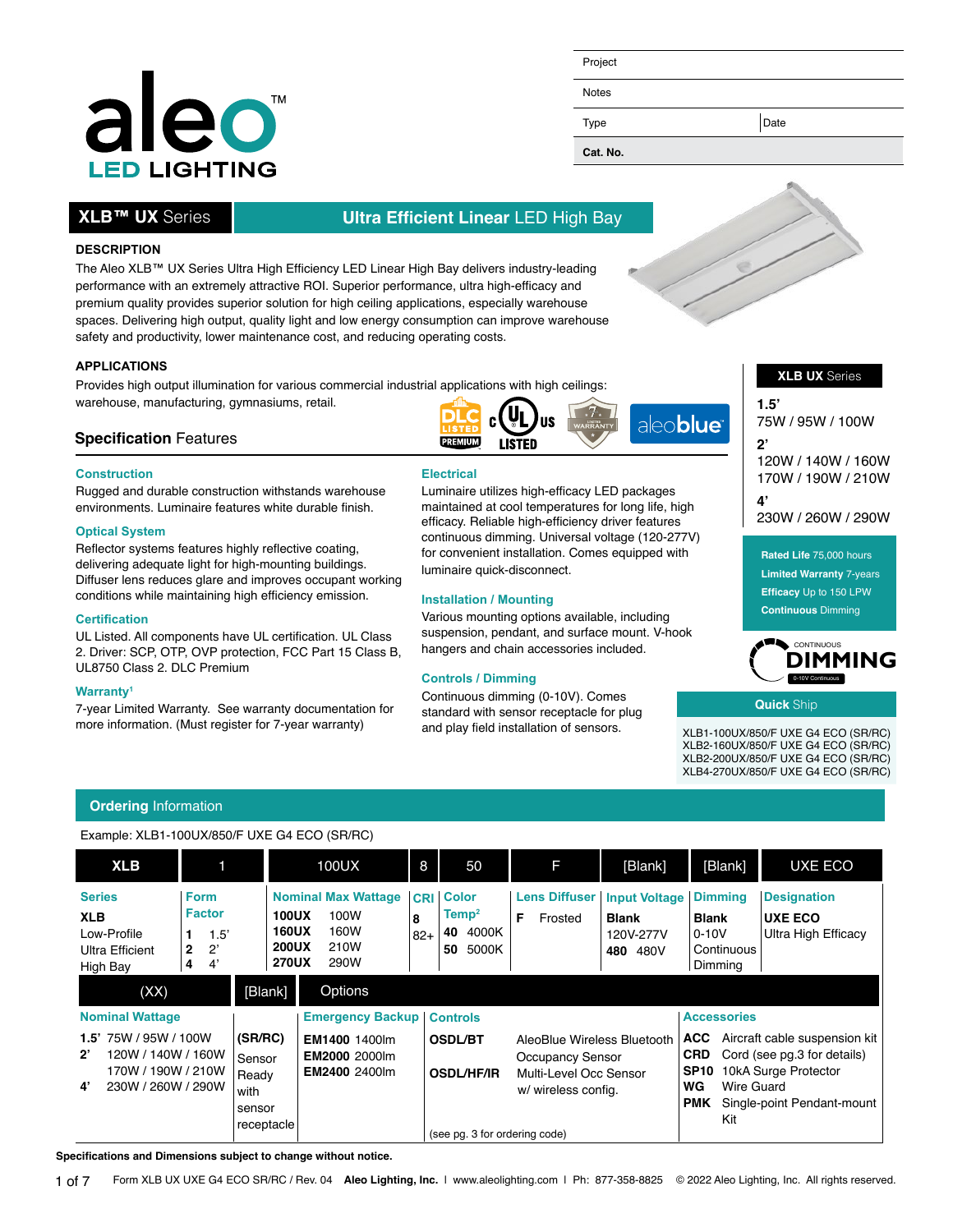#### **Performance** Summary

| <b>Input Voltage</b>                 | 120V-277V                          |
|--------------------------------------|------------------------------------|
| <b>Input Frequency</b>               | 50/60 Hz                           |
| <b>Rated Wattage</b>                 | See Performance Table              |
| <b>Delivered Lumens</b>              | See Performance Table              |
| <b>Efficacy</b>                      | $>$ 150 LPW (typ.)                 |
| <b>CRI</b>                           | $82 + R9 > 0$                      |
| <b>Available CCT<sup>2</sup></b>     | 4000K, 5000K                       |
| <b>Color Consistency<sup>3</sup></b> | 5-step MacAdam Ellipse             |
| <b>Rated Life</b>                    | 75,000 hours                       |
| L70 <sup>4</sup>                     | > 54,000 hours                     |
| <b>Power Factor</b>                  | > 0.9                              |
| <b>THD</b>                           | < 20%                              |
| <b>Dimming</b>                       | 0-10V Continuous (10-100%)         |
| <b>Operating Temp.</b>               | $-20^{\circ}$ C to 50 $^{\circ}$ C |
| <b>Environment</b>                   | Suitable for Damp Location         |

#### **Mounting** Information



#### **Performance** Data

|                |                                     |                                |                                 |                                           | 4000K                     | 5000K                                     |                           |
|----------------|-------------------------------------|--------------------------------|---------------------------------|-------------------------------------------|---------------------------|-------------------------------------------|---------------------------|
| Form<br>Factor | <b>Catalog No.</b>                  | <b>Rated</b><br>Wattage<br>(W) | <b>Tested</b><br>Wattage<br>(W) | <b>Delivered</b><br><b>Lumens</b><br>(lm) | <b>Efficacy</b><br>(Im/W) | <b>Delivered</b><br><b>Lumens</b><br>(lm) | <b>Efficacy</b><br>(lm/W) |
| 1.5'           |                                     | 75                             | 73                              | 12075                                     | 161                       | 12150                                     | 162                       |
|                | XLB1-100UX/8xx/F UXE G4 ECO (SR/RC) | 95                             | 87                              | 14915                                     | 157                       | 15010                                     | 158                       |
|                |                                     | 100                            | 102                             | 15100                                     | 151                       | 15200                                     | 152                       |
| 2'             |                                     | 120                            | 123                             | 19080                                     | 159                       | 19200                                     | 160                       |
|                | XLB2-160UX/8xx/F UXE G4 ECO (SR/RC) | 140                            | 142                             | 21700                                     | 155                       | 21840                                     | 156                       |
|                |                                     | 160                            | 162                             | 24320                                     | 152                       | 24480                                     | 153                       |
|                | XLB2-200UX/8xx/F UXE G4 ECO (SR/RC) | 170                            | 170                             | 26860                                     | 158                       | 27370                                     | 161                       |
|                |                                     | 190                            | 190                             | 29260                                     | 154                       | 29830                                     | 157                       |
|                |                                     | 210                            | 210                             | 31710                                     | 151                       | 32340                                     | 154                       |
| 4 <sup>7</sup> |                                     | 230                            | 224                             | 37490                                     | 163                       | 37720                                     | 164                       |
|                | XLB4-270UX/8xx/F UXE G4 ECO (SR/RC) | 260                            | 252                             | 41600                                     | 160                       | 41860                                     | 161                       |
|                |                                     | 290                            | 281                             | 45240                                     | 156                       | 45530                                     | 157                       |

#### NOTES:

- Must register project to qualify for 7-year Warranty
- <sup>2</sup> Quick ship: 5000K. Other CCTs may require a lead time or be special order

Typical color consistency. May vary or be changed. <sup>4</sup> L70 hours calculated based on LED package manufacturer LM80 report and ISTMT report of LED in luminaire. Stated values are for select catalog numbers.

**Specifications and Dimensions subject to change without notice.**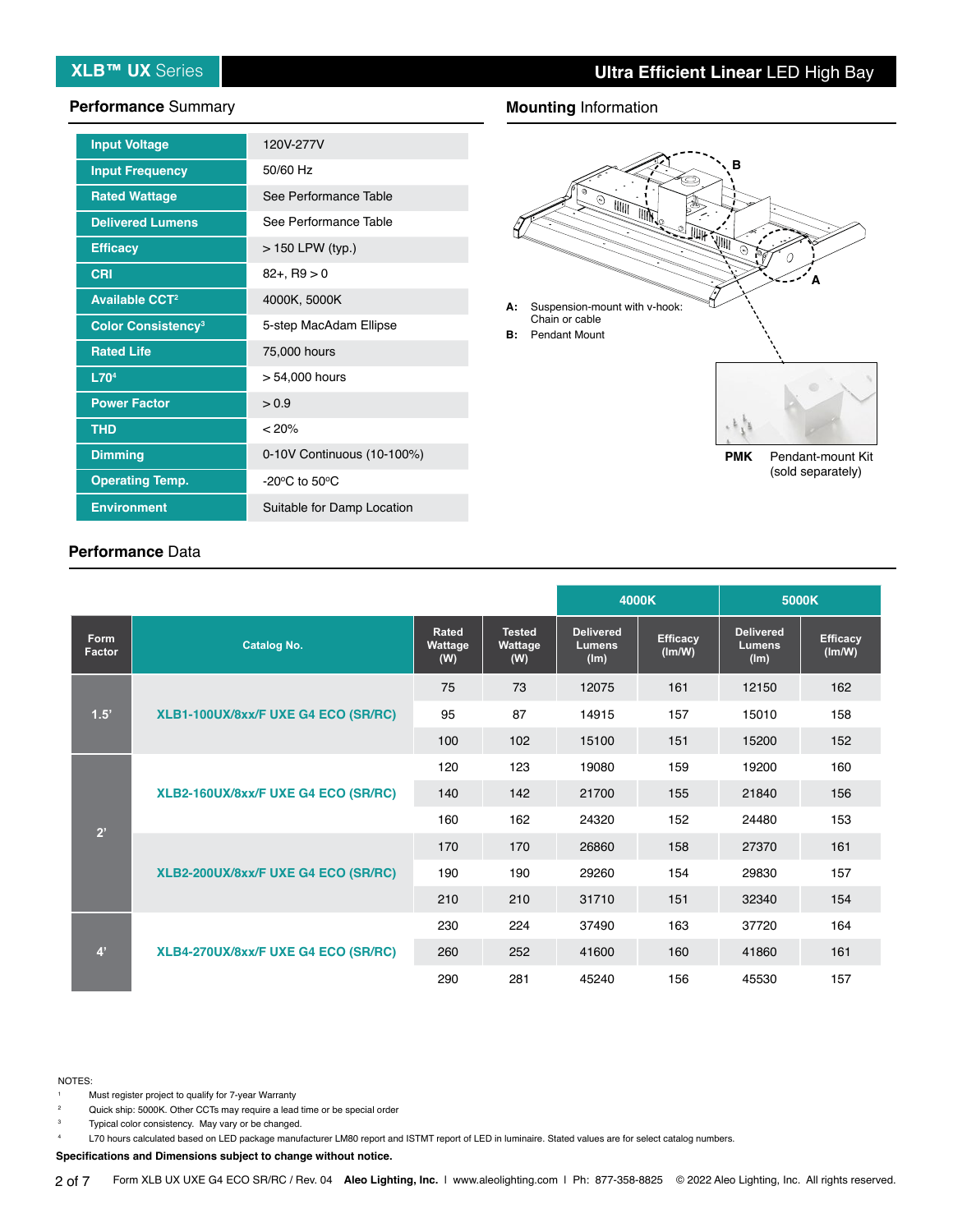### **Ultra Efficient Linear LED High Bay XLB™ UX** Series

#### Product **Dimensions**



2.16" (54.8mm)

| Model No.                           |                | W           | н              |
|-------------------------------------|----------------|-------------|----------------|
| XLB1-100UX/8xx/F UXE G4 ECO (SR/RC) | 17.32" (440mm) | 15" (380mm) | $2.2$ " (56mm) |
| XLB2-160UX/8xx/F UXE G4 ECO (SR/RC) | 24.8" (630mm)  | 15" (380mm) | $2.2$ " (56mm) |
| XLB2-200UX/8xx/F UXE G4 ECO (SR/RC) | 24.8" (630mm)  | 15" (380mm) | $2.2$ " (56mm) |
| XLB4-270UX/8xx/F UXE G4 ECO (SR/RC) | 46.5" (1181mm) | 15" (380mm) | $2.2$ " (56mm) |

#### **Accessory** Options



|                                      | <b>Mounting Accessories</b>         |                                                              |              | <b>Cord Set</b>                 |  |  |
|--------------------------------------|-------------------------------------|--------------------------------------------------------------|--------------|---------------------------------|--|--|
|                                      | <b>PMK</b>                          | Pendant-mount kit                                            | <b>CRD-A</b> | SO Cord 6' 18/3                 |  |  |
|                                      |                                     | (1/2" NPT hole size)                                         | CRD-B        | SO Cord 10' 18/3                |  |  |
|                                      | <b>SMB</b>                          | Surface-mount bracket                                        | <b>CRD-C</b> | SO Cord 12' 18/3                |  |  |
|                                      | <b>ACC</b>                          | Aircraft Cable - 10' 1/16<br>cable toggle kit with grip lock | <b>CRD-D</b> | SO Cord 15' 18/3                |  |  |
|                                      | HB-MH-1/2 NPT                       | Mounting Hook compatible                                     | <b>CRD-E</b> | SO Cord 20' 18/3                |  |  |
|                                      |                                     | with PMK, 1/2" NPT chase                                     | <b>CRD-F</b> | SO Cord 25' 18/3                |  |  |
|                                      |                                     | Nipple, White Finish                                         | <b>CRD-G</b> | SO Cord 30', 18/3               |  |  |
| *Plug and Play Sensor                | <b>Controls</b>                     |                                                              | Plug         |                                 |  |  |
| Easy field install Occ. Sensor       | <b>OSDL/HF/IR</b>                   | Multi-Level PIR Occ Sensor with                              | PLG-1        | Straight plug, 125V, NEMA 5-15P |  |  |
| Model No. SHF-OSDL/IR-PP1-LV-10V-A01 |                                     | photocell function and Wireless IR                           | PLG-2        | Twist-lock, 125V, NEMA L5-15P   |  |  |
| Microwave, Occ. Sensor w/            |                                     | config.                                                      | PLG-4        | Twist-lock, 277V, NEMA L7-15P   |  |  |
| Daylight                             | <b>OSDL/BT</b>                      | <b>Wireless Bluetooth Occupancy</b>                          | <b>PLG-5</b> | Twist-lock, 480V, NEMA L8-20P   |  |  |
| Model No. SPIR-OSDL/BTEZ-PP1-DC-100  |                                     | Sensor                                                       | PLG-6        | Twist-lock, 250V, NEMA L6-15P   |  |  |
| SimplBlue Bluetooth PIR Occ.         | <b>Surge Protector</b>              |                                                              |              |                                 |  |  |
| Sensor w/ Daylight                   | <b>SP10</b><br>10kA Surge Protector |                                                              |              |                                 |  |  |

**Specifications and Dimensions subject to change without notice.**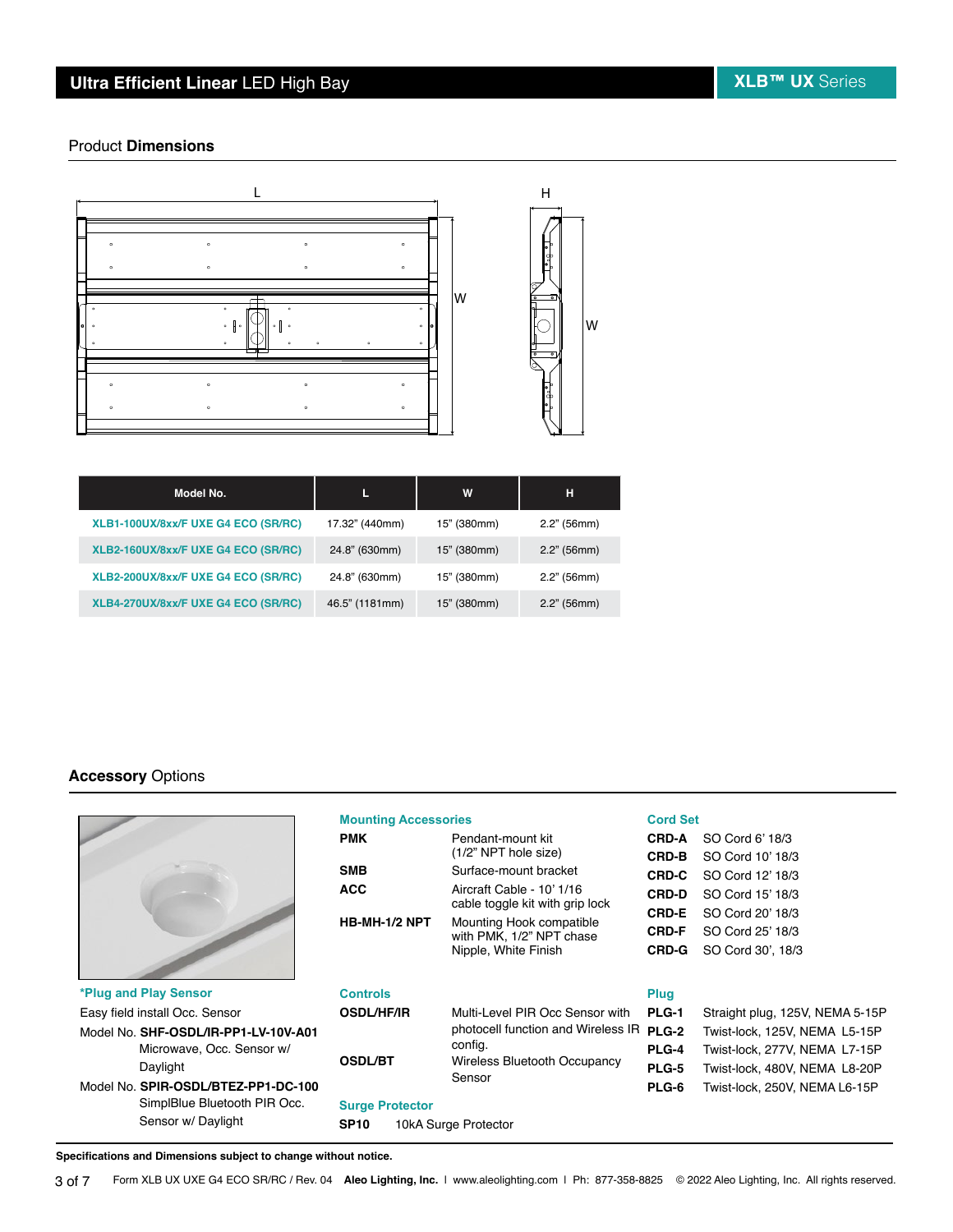#### **DLC QPL** Data

| QPL Model No.                             | <b>Product ID</b> | <b>Technical</b><br>Req. | <b>Classification</b> | LISTED<br>PREMIUM<br><b>Primary Use</b>                     |
|-------------------------------------------|-------------------|--------------------------|-----------------------|-------------------------------------------------------------|
| XLB1-100UX/840/F UXE G4 ECO (SR/RC) (75)  | P018LZZX          | 5.1                      | Premium               | High-Bay Luminaires for Commercial and Industrial Buildings |
| XLB1-100UX/850/F UXE G4 ECO (SR/RC) (75)  | <b>P40AS47J</b>   | 5.1                      | Premium               | High-Bay Luminaires for Commercial and Industrial Buildings |
| XLB1-100UX/840/F UXE G4 ECO (SR/RC) (95)  | <b>PYIPXOLM</b>   | 5.1                      | Premium               | High-Bay Luminaires for Commercial and Industrial Buildings |
| XLB1-100UX/850/F UXE G4 ECO (SR/RC) (95)  | <b>PUZIENSV</b>   | 5.1                      | Premium               | High-Bay Luminaires for Commercial and Industrial Buildings |
| XLB1-100UX/840/F UXE G4 ECO (SR/RC) (100) | P7RRFO5Y          | 5.1                      | Premium               | High-Bay Luminaires for Commercial and Industrial Buildings |
| XLB1-100UX/850/F UXE G4 ECO (SR/RC) (100) | P936JQP9          | 5.1                      | Premium               | High-Bay Luminaires for Commercial and Industrial Buildings |
| XLB2-160UX/840/F UXE G4 ECO (SR/RC) (120) | POZ83PF6          | 5.1                      | Premium               | High-Bay Luminaires for Commercial and Industrial Buildings |
| XLB2-160UX/850/F UXE G4 ECO (SR/RC) (120) | PB0BA1J4          | 5.1                      | Premium               | High-Bay Luminaires for Commercial and Industrial Buildings |
| XLB2-160UX/840/F UXE G4 ECO (SR/RC) (140) | PD6YTCAS          | 5.1                      | Premium               | High-Bay Luminaires for Commercial and Industrial Buildings |
| XLB2-160UX/850/F UXE G4 ECO (SR/RC) (140) | P25JVADL          | 5.1                      | Premium               | High-Bay Luminaires for Commercial and Industrial Buildings |
| XLB2-160UX/840/F UXE G4 ECO (SR/RC) (160) | P01AU81R          | 5.1                      | Premium               | High-Bay Luminaires for Commercial and Industrial Buildings |
| XLB2-160UX/850/F UXE G4 ECO (SR/RC) (160) | PP1UL46G          | 5.1                      | Premium               | High-Bay Luminaires for Commercial and Industrial Buildings |
| XLB2-200UX/840/F UXE G4 ECO (SR/RC) (170) | PZIDA349          | 5.1                      | Premium               | High-Bay Luminaires for Commercial and Industrial Buildings |
| XLB2-200UX/850/F UXE G4 ECO (SR/RC) (170) | <b>PBWWBOED</b>   | 5.1                      | Premium               | High-Bay Luminaires for Commercial and Industrial Buildings |
| XLB2-200UX/840/F UXE G4 ECO (SR/RC) (190) | PZVG2DRX          | 5.1                      | Premium               | High-Bay Luminaires for Commercial and Industrial Buildings |
| XLB2-200UX/850/F UXE G4 ECO (SR/RC) (190) | PD375Y3E          | 5.1                      | Premium               | High-Bay Luminaires for Commercial and Industrial Buildings |
| XLB2-200UX/840/F UXE G4 ECO (SR/RC) (210) | PQV29UGG          | 5.1                      | Premium               | High-Bay Luminaires for Commercial and Industrial Buildings |
| XLB2-200UX/850/F UXE G4 ECO (SR/RC) (210) | <b>PLRBZIOV</b>   | 5.1                      | Premium               | High-Bay Luminaires for Commercial and Industrial Buildings |
| XLB4-270UX/840/F UXE G4 ECO (SR/RC) (230) | PGDLGD7K          | 5.1                      | Premium               | High-Bay Luminaires for Commercial and Industrial Buildings |
| XLB4-270UX/850/F UXE G4 ECO (SR/RC) (230) | PS9DD7FD          | 5.1                      | Premium               | High-Bay Luminaires for Commercial and Industrial Buildings |
| XLB4-270UX/840/F UXE G4 ECO (SR/RC) (260) | PCJNIEB6          | 5.1                      | Premium               | High-Bay Luminaires for Commercial and Industrial Buildings |
| XLB4-270UX/850/F UXE G4 ECO (SR/RC) (260) | P56XY9G0          | 5.1                      | Premium               | High-Bay Luminaires for Commercial and Industrial Buildings |
| XLB4-270UX/840/F UXE G4 ECO (SR/RC) (290) | P6EYGUHK          | 5.1                      | Premium               | High-Bay Luminaires for Commercial and Industrial Buildings |
| XLB4-270UX/850/F UXE G4 ECO (SR/RC) (290) | PFVDYB5E          | 5.1                      | Premium               | High-Bay Luminaires for Commercial and Industrial Buildings |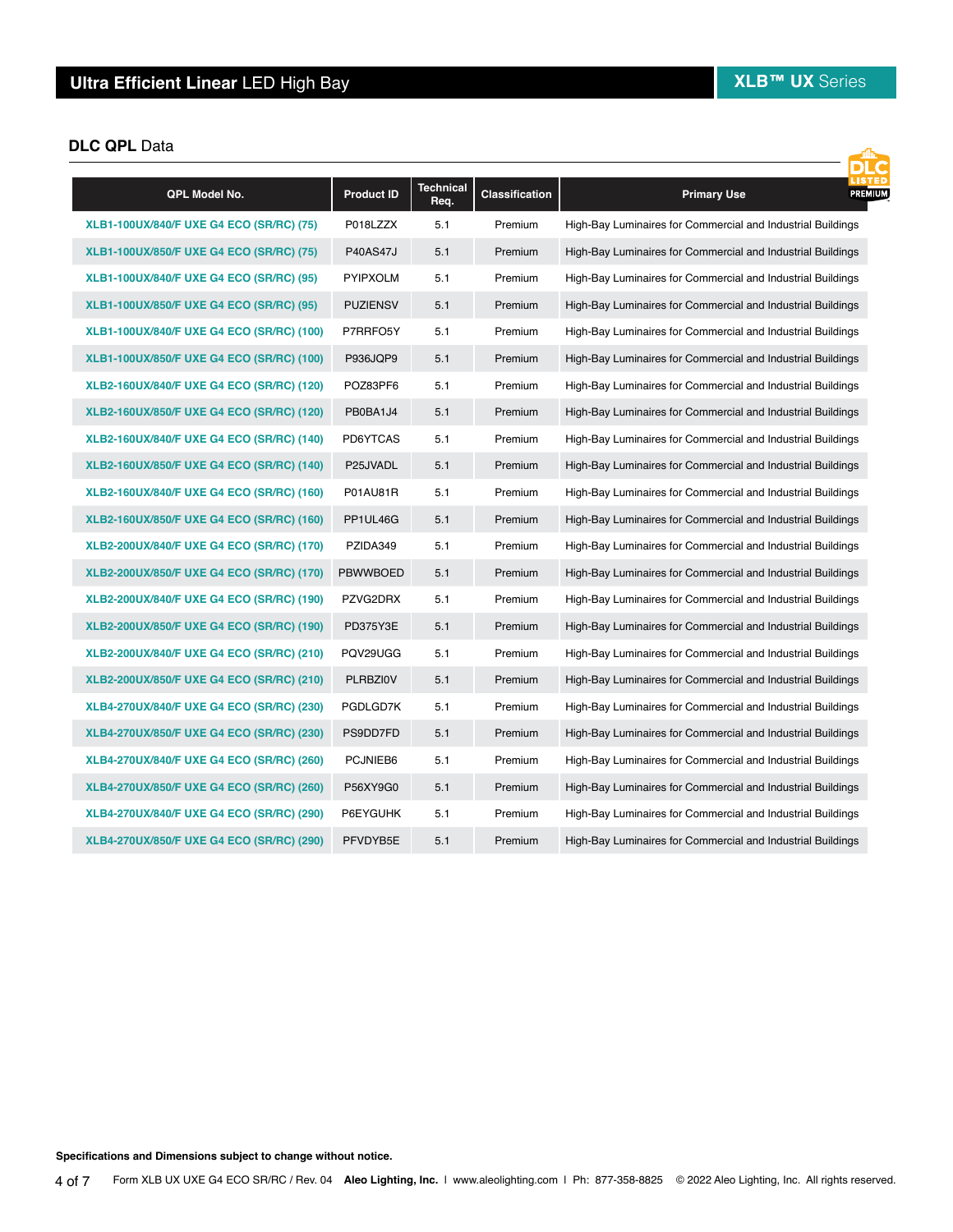# aleoblue®

#### **[Learn More](https://www.aleolighting.com/aleoblue/)**



#### **AleoBlue** Wireless Bluetooth Controls



The AleoBlue is a complete solution for managing connected lighting systems using a Bluetooth Mesh lighting network. This enables seamless implementation of simple to complex lighting control scenarios without specialized training or lighting control engineering expertise.

DLC NLC Qualified.

#### **Features** and **Benefits**

- Lighting Zones / Grouping
- Manual control of individual lights
- On Power up Behavior
- Zone Linking
- Vacancy Sensing
- Per fixture Daylight Control
- Per zone Daylight Control



- Optimized Energy Consumption
- Less Hassle with On-Site Adjustments
- More Savings
- Increased Safety
- More Flexibility









- Intuitive and user-friendly web and iOS apps
- No specialized training or lighting control expertize required
- Optimized for commercial spaces of any size
- No additional wiring or central control box
- Customizable lighting control parameters
- Future proof with Software Updates
- Multiple Zone Configurable
- Built-In Scenarios + Customization



#### **Bluetooth Mesh** Technology Advantages



#### **Specifications and Dimensions subject to change without notice.**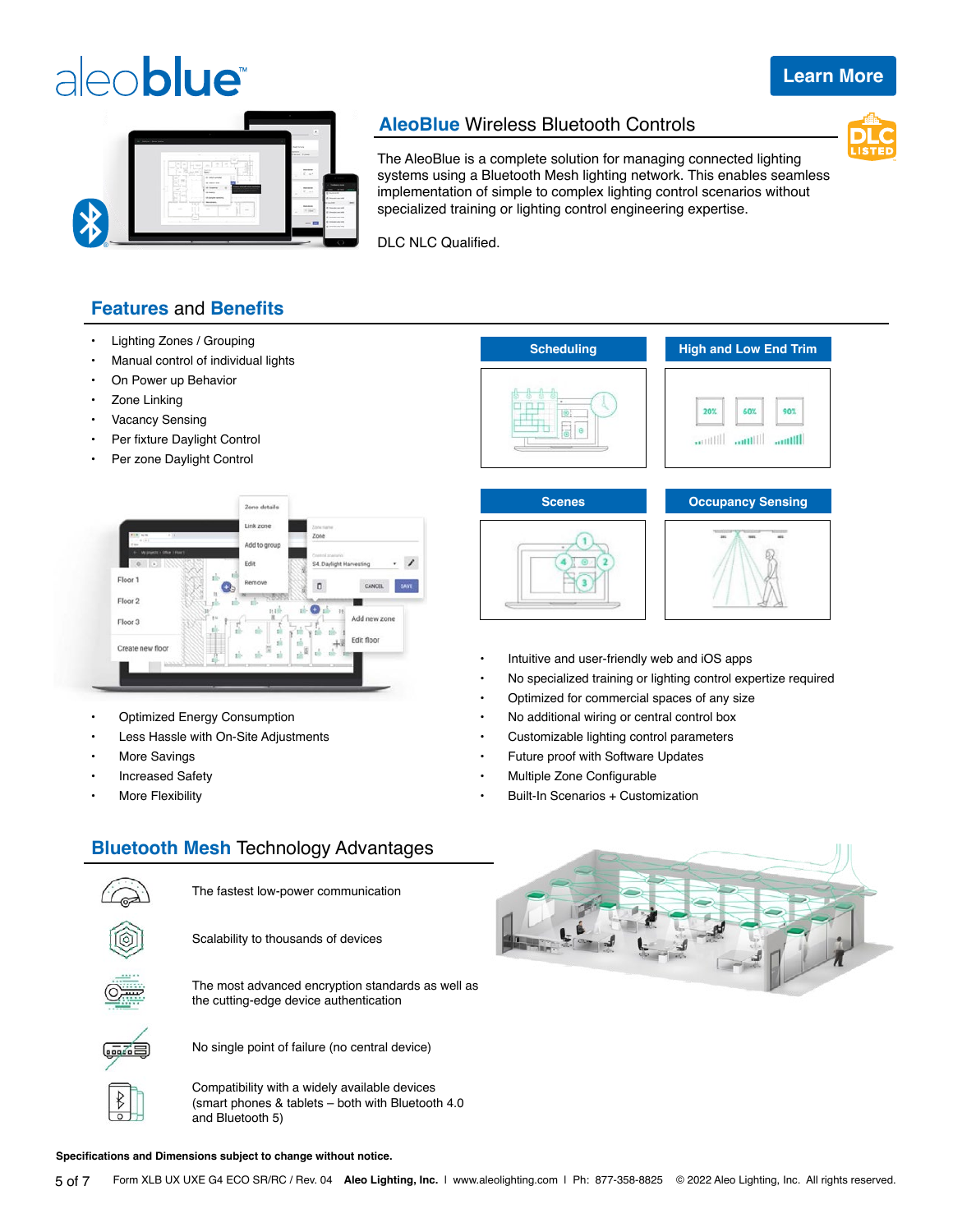# aleo**blue**



#### **Planning**

Remote preparation of a retrofit project with the use of our web app. Uploading floor plans, defining individual lighting zones and choosing lighting control scenarios.









#### **Implementation**

Adding lighting devices to the Bluetooth mesh network on-site with the use of an iOS app.

Customization and calibration of lighting control parameters during and after the commissioning process. Defining scenes for specific working activities.





#### **Provisioning** / Configurations

The Bluetooth mesh Node is in the Unprovisioned Mode until it is provisioned by a "Provisioner", which typically is a smart phone with a Bluetooth mesh compatible app.

#### **Ordering** Information



**Wireless Bluetooth Occupancy Sensor** Model: -OSDL/BT



**EnOcean BLE Single-Rocker Switch** Model: ESRPB



**EnOcean BLE Double-Rocker Switch** Model: EDRPB



**aleoBlue Gateway** Model: SGW-101

**Specifications and Dimensions subject to change without notice.**